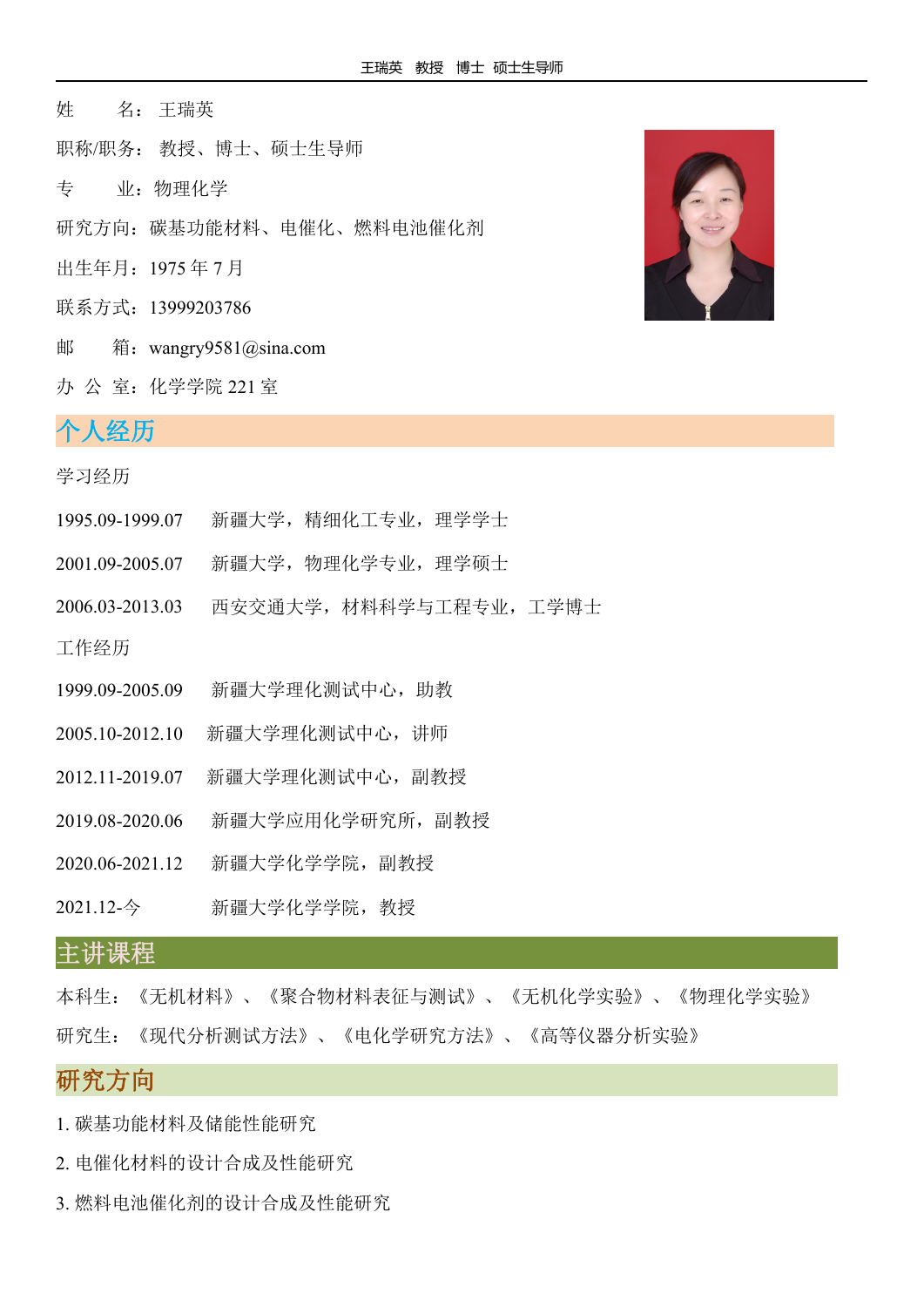## 主持科研项目

1. 国家自然科学基金地区基金项目,MOF 调控构筑功能化多孔煤基碳纤维基复合材料及其电解水性 能研究 (22168037), 2022.01-2025.12, 35 万元, 主持

2. 国家自然科学基金地区基金项目,新疆煤基石墨烯负载铂复合材料的设计合成及甲醇氧化电催化 性能研究 (21766038), 2018.01-2021.12, 40 万元, 主持

3. 国家自然科学基金青年科学基金项目,离子液体-多金属氧酸盐纳米材料的低热固相合成及电催化 性能(21301147), 2014.01-2016.12, 30 万元, 主持

4. 新疆维吾尔自治区"天山雪松计划"科技创新领军人才后备人选项目,多孔煤基碳纤维的设计合 成及电催化性能研究 (2020XS02), 2021.04-2022.04, 20 万元, 主持

5. 上海合作组织科技伙伴计划及国际科技合作计划项目,煤基碳纳米管复合材料的燃料电池电催化 性能研究(2020E01020),2020.07-2023.06,30 万元,主持

6. 新疆维吾尔自治区自然科学基金项目,功能化石墨烯负载铂基催化剂的合成及电催化性能研究 (2019D01C018),2019.05-2022.04,7 万元,主持

7. 新疆维吾尔自治区青年科技创新人才培养工程优秀青年科技人才培养项目,优秀青年科技人才培 养项目 (qn2015yx006), 2016.07-2017.07, 8 万元, 主持

8. 新疆维吾尔自治区自然科学基金项目,Pt/杂多化合物/石墨烯复合材料的合成及甲醇氧化电催化性 能研究 (2014211A012), 2014.01-2016.12, 7 万元, 主持

- 9. 新疆维吾尔自治区自然科学基金项目,杂多化合物纳米结构材料的合成及电催化性能 (2010211A09),2010.05-2012.12,5 万元,主持
- 10. 先进功能材料自治区重点实验室开放基金项目,多金属氧酸盐纳米材料的合成及电化学性能研究 (XJDX0902-2009-04),2010.01-2011.12,4 万元,主持

11. 新疆维吾尔自治区高校科研计划项目青年基金,有机-无机杂化多金属氧酸盐纳米结构材料的合 成及性质研究 (XJEDU2007S06), 2008.01-2009.12, 2 万元, 主持

#### 奖励情况

- 1. 新疆维吾尔自治区第九届自然科学优秀论文一等奖
	- 奖励名称:一步室温固相化学反应法快速制备氨基酸多金属氧酸盐纳米管

获奖者: 王瑞英, 贾殿赠, 张丽

授奖部门:新疆维吾尔自治区人民政府

2. 2006 年度新疆维吾尔自治区科技进步一等奖

奖励名称:一维纳米材料的低热固相制备及机理研究

获 奖 者: 贾殿赠, 刘浪, 黄玉代, 张丽, 曹亚丽, 王瑞英

授奖部门:新疆维吾尔自治区人民政府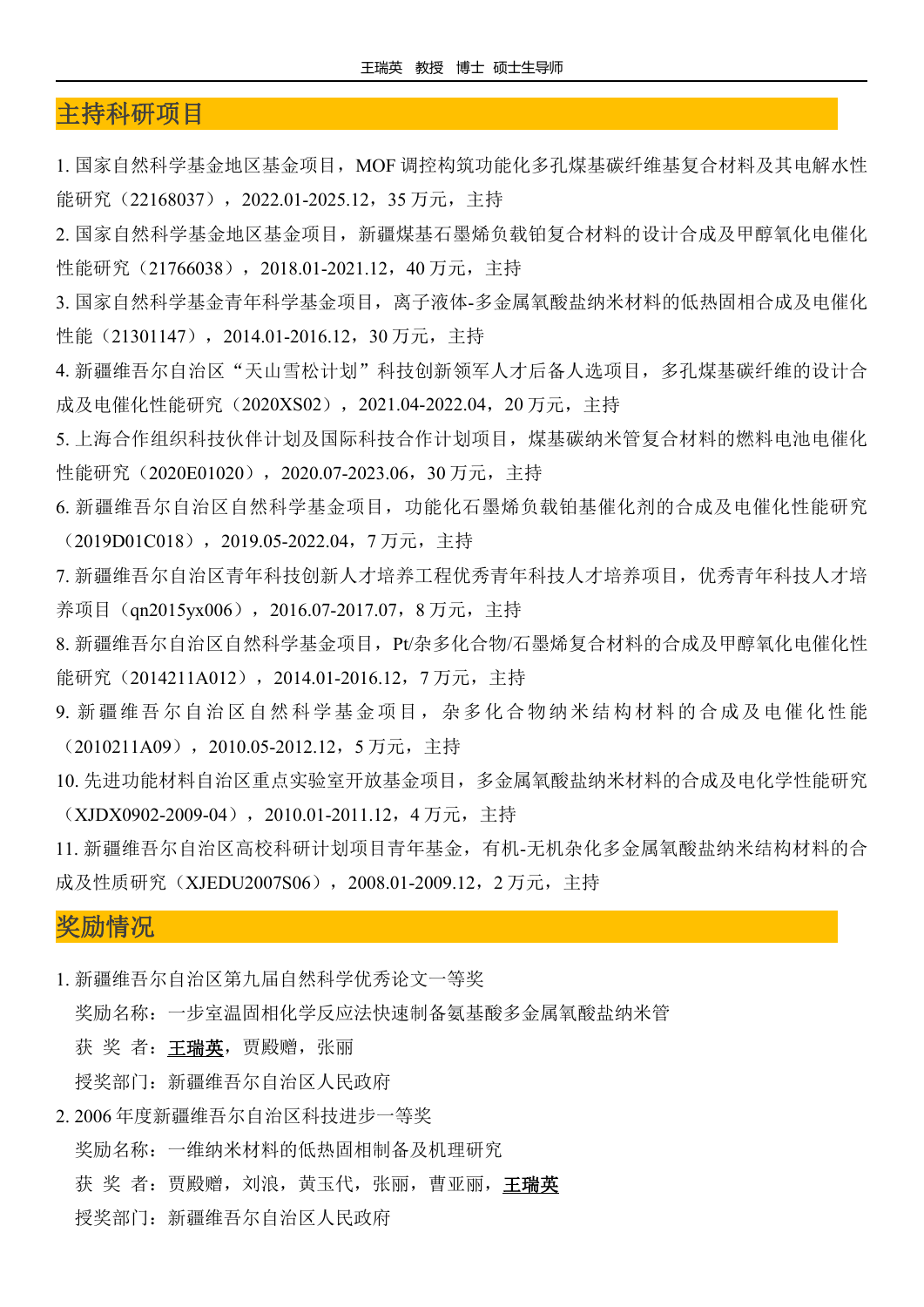3. 2006 年度乌鲁木齐市科技进步一等奖 奖励名称:一维纳米材料的低热固相制备及机理研究 获 奖 者: 贾殿赠, 刘浪, 黄玉代, 张丽, 曹亚丽, 王瑞英 授奖部门:乌鲁木齐市人民政府

# 个人荣誉

1. 2021 年获新疆维吾尔自治区科技创新领军人才后备人选

2. 2020 年获新疆维吾尔自治区化学学会杰出青年科技奖

3. 2016 年获新疆维吾尔自治区优秀青年科技人才

### 代表性研究成果

1. **Ruiying Wang**\*, Lili Yang, Xingchao Wang, Zhipeng Sun\*, Yong Guo, Mengran Lou, Hongli Shi, Pengtao Wen, Xiaoqin Hu, Dicyanamide anion-based ionic liquid-functionalized graphene-supported Pt catalysts for boosting methanol electrooxidation, *Inorg. Chem.*, 2021, [60,](https://doi.org/10.1021/acs.inorgchem.1c02111) 13736-13747.

2. **Ruiying Wang**\*, Mengran Lou, Jie Zhang, Zhipeng Sun\*, Zhiqian Li, Pengtao Wen, ZIF-8@ZIF-67 derived Co embedded into nitrogen-doped carbon nanotube hollow porous carbon supported Pt as an efficient electrocatalyst for methanol oxidation, *Nanomaterials*, 2021, 11, 2491.

3. Jie Zhang, **Ruiying Wang**\*, Xiaoqin Hu, Zhipeng Sun\*, Xingchao Wang, Yong Guo, Lili Yang, Mengran Lou, Pengtao Wen, MOF-derived Co embedded into N-doped carbon nanotube decorated mesoporous carbon as a robust support of Pt catalyst for methanol electrooxidation, *Appl. Surf. Sci.*, 2020, 533, 147319.

4. Mengran Lou, **Ruiying Wang**\*, Lili Yang, Dianzeng Jia\*, Zhipeng Sun, Luxiang Wang, Yong Guo, Xingchao Wang, Jie Zhang, Hongli Shi, Ionic liquid polyoxometalate-enhanced Pd/N,P-codoped coal-based carbon fiber catalysts for formic acid electrooxidation, *Appl. Surf. Sci.*, 2020, 516, 146137.

5. Mengran Lou, **Ruiying Wang**\*, Jie Zhang, Xincun Tang, Luxiang Wang, Yong Guo, Dianzeng Jia\*, Hongli Shi, Lili Yang, Xingchao Wang, Zhipeng Sun, Tao Wang, Yudai Huang, Optimized synthesis of nitrogen and phosphorus dual-doped coal-based carbon fiber supported Pd catalyst with enhanced activities for formic acid electrooxidation, *ACS Appl. Mater. Interfaces*, 2019, 11, 6431-6441.

6. Hongli Shi, **Ruiying Wang**\*, Mengran Lou, Dianzeng Jia\*, Yong Guo, Xingchao Wang, Yudai Huang, Zhipeng Sun, Tao Wang, Luxiang Wang, A novel Pt/pyridine ionic liquid polyoxometalate/rGO tri component hybrid and its enhanced activities for methanol electrooxidation, *Electrochim. Acta*, 2019, 294, 93-101.